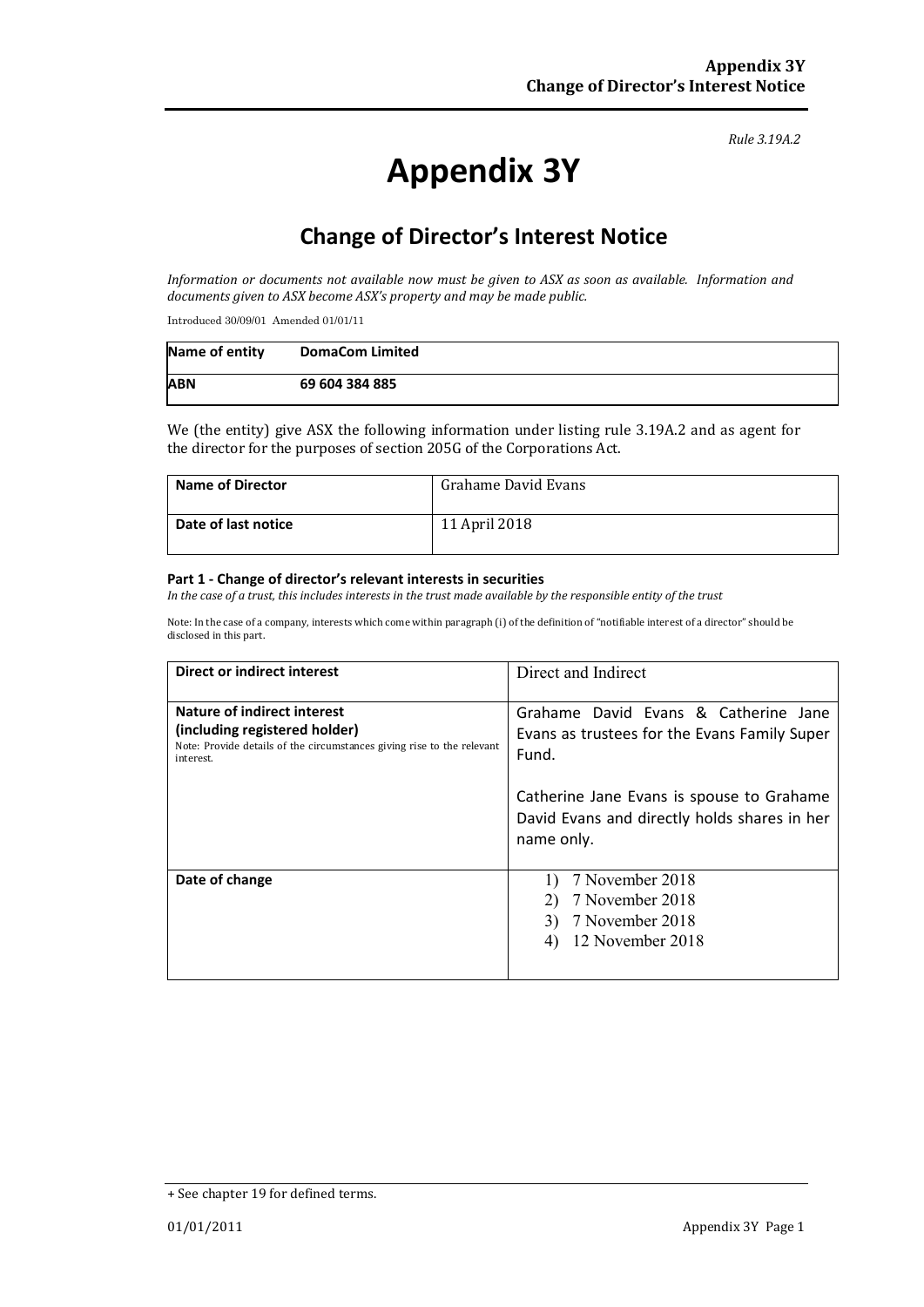| No. of securities held prior to change | Fully paid ordinary shares<br>130,000 fully paid ordinary shares<br>held by Grahame David Evans and<br>Catherine Jane Evans as trustees<br>for the Evans Family Super Fund<br>250,000 fully paid ordinary shares<br>held by Grahame David Evans and<br>Catherine Jane Evans as trustees<br>for the Evans Family Super Fund<br>ASX escrowed for 24 months from<br>Quotation<br>78,666 fully paid ordinary shares<br>held directly by Catherine Janes<br>Evans, the spouse of Grahame<br>David Evans.<br>358,834 fully paid ordinary shares<br>٠<br>held directly by Catherine Janes<br>Evans, the spouse of Grahame<br>David Evans ASX escrowed for 24<br>months from Quotation<br>42,786 Fully Paid Ordinary Shares<br>ASX Escrowed 24 Months from<br>Quotation held directly by Graham<br>David Evans<br>Performance Rights<br>157,117 performance rights held<br>directly by Grahame David Evans |
|----------------------------------------|----------------------------------------------------------------------------------------------------------------------------------------------------------------------------------------------------------------------------------------------------------------------------------------------------------------------------------------------------------------------------------------------------------------------------------------------------------------------------------------------------------------------------------------------------------------------------------------------------------------------------------------------------------------------------------------------------------------------------------------------------------------------------------------------------------------------------------------------------------------------------------------------------|
| <b>Class</b>                           | Fully Paid Ordinary Shares                                                                                                                                                                                                                                                                                                                                                                                                                                                                                                                                                                                                                                                                                                                                                                                                                                                                         |
| <b>Number acquired</b>                 | 1) 250,000 fully paid ordinary shares<br>held by Grahame David Evans and<br>Catherine Jane Evans as trustees<br>for the Evans Family Super Fund<br>358,834 fully paid ordinary shares<br>2)<br>held directly by Catherine Janes<br>Evans, the spouse of Grahame<br>David Evans<br>3) 42,786 Fully Paid Ordinary Shares<br>held directly by Graham David<br>Evans<br>4) 157,117<br>Fully Paid<br>Ordinary<br>Shares held directly by Grahame<br>David Evans                                                                                                                                                                                                                                                                                                                                                                                                                                         |
| <b>Number disposed</b>                 | N/A                                                                                                                                                                                                                                                                                                                                                                                                                                                                                                                                                                                                                                                                                                                                                                                                                                                                                                |

<sup>+</sup> See chapter 19 for defined terms.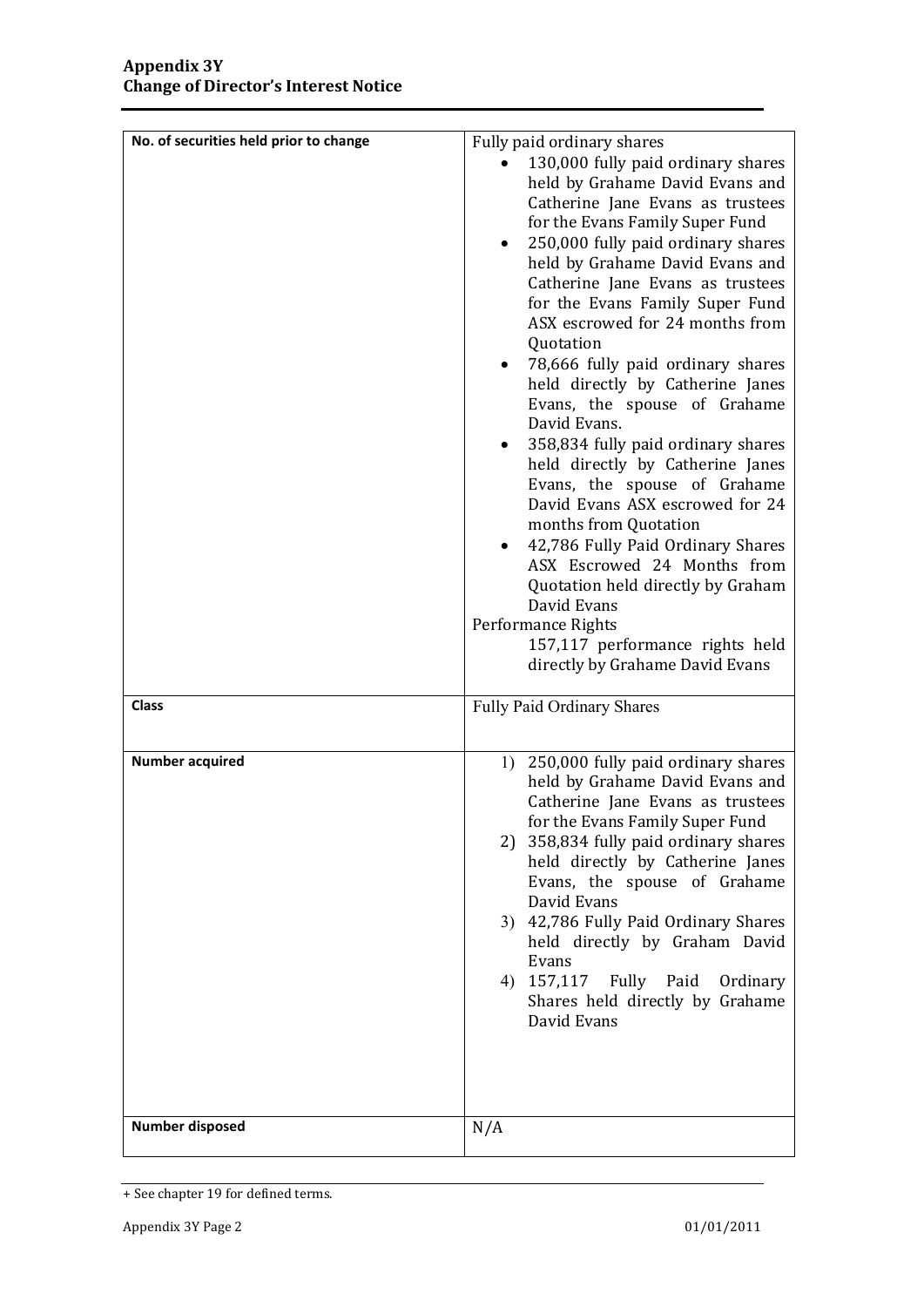| <b>Value/Consideration</b><br>Note: If consideration is non-cash, provide details and estimated<br>valuation                                                                | N/A                                                                                                                                                                                                                                                                                                                                                                                                                                                                |
|-----------------------------------------------------------------------------------------------------------------------------------------------------------------------------|--------------------------------------------------------------------------------------------------------------------------------------------------------------------------------------------------------------------------------------------------------------------------------------------------------------------------------------------------------------------------------------------------------------------------------------------------------------------|
| No. of securities held after change                                                                                                                                         | Fully paid ordinary shares<br>380,000 fully paid ordinary shares<br>held by Grahame David Evans and<br>Catherine Jane Evans as trustees<br>for the Evans Family Super Fund<br>437,500 fully paid ordinary shares<br>$\bullet$<br>held directly by Catherine Janes<br>Evans, the spouse of Grahame<br>David Evans.<br>199,903 Fully Paid<br>Ordinary<br>Shares held directly by Graham<br>David Evans                                                               |
| Nature of change<br>Example: on-market trade, off-market trade, exercise of options, issue<br>of securities under dividend reinvestment plan, participation in buy-<br>back | 1) Release from ASX Escrow in place for 24<br>Months from initial quotation. This period of<br>24 months has now passed.<br>2) Release from ASX Escrow in place for 24<br>Months from initial quotation. This period of<br>24 months has now passed.<br>3) Release from ASX Escrow in place for 24<br>Months from initial quotation. This period of<br>24 months has now passed.<br>4) Exercise of performance rights converted<br>into Fully Paid Ordinary Shares |

### **Part 2 – Change of director's interests in contracts**

Note: In the case of a company, interests which come within paragraph (ii) of the definition of "notifiable interest of a director" should be disclosed in this part.

| <b>Detail of contract</b>                           | N/A |
|-----------------------------------------------------|-----|
| <b>Nature of interest</b>                           | N/A |
| Name of registered holder<br>(if issued securities) | N/A |
| Date of change                                      | N/A |

<sup>+</sup> See chapter 19 for defined terms.